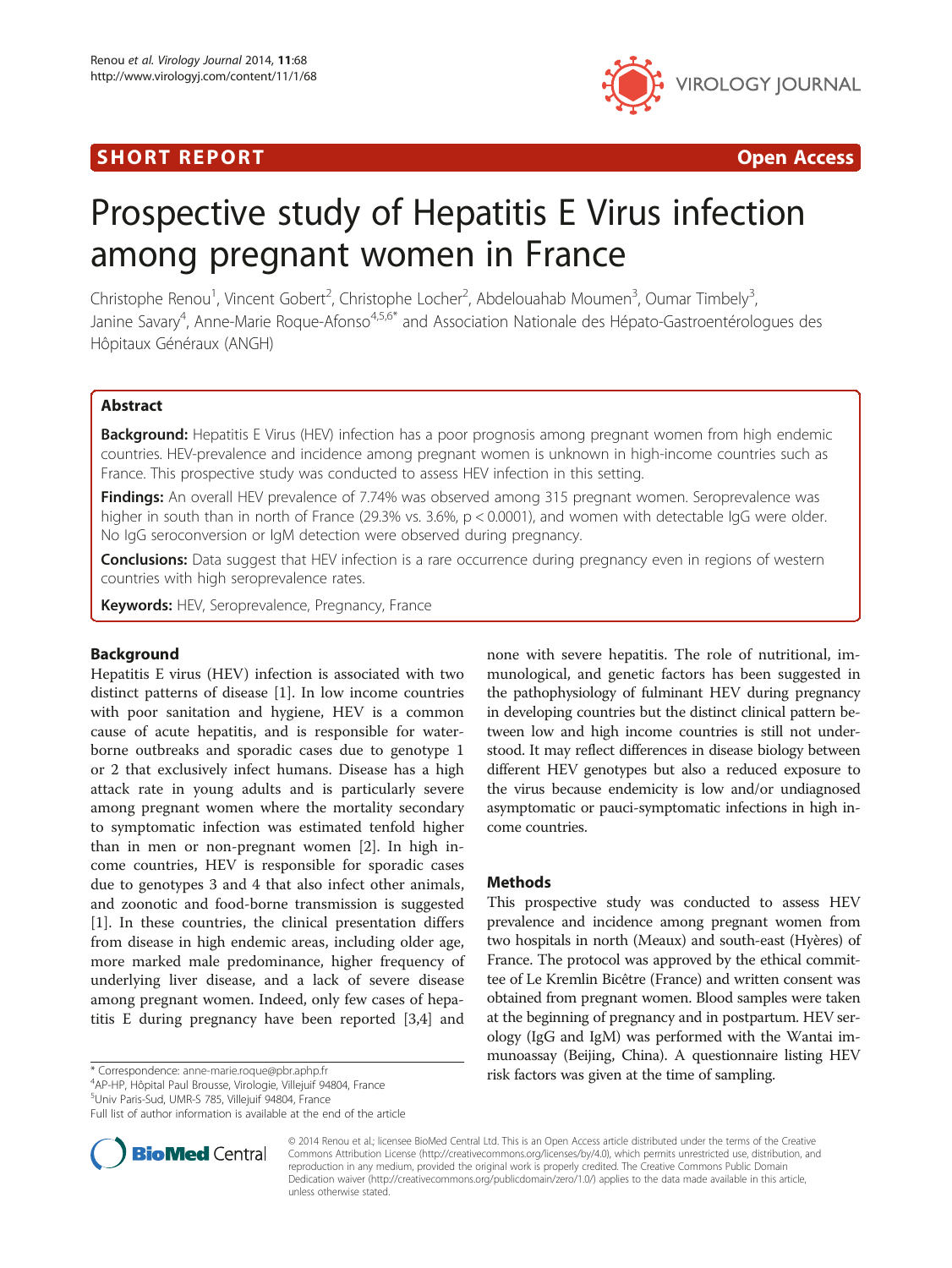# <span id="page-1-0"></span>Results

Serological data were available for 315 women at the beginning of pregnancy, 255 in north and 60 in southeast France. The overall HEV prevalence was 7.74% (CI 4.7%-10.8%). Seroprevalence was higher in south than in north: 29.3% (CI 15.3%-43.2%) vs. 3.6% (CI 1.3%-5.9%). Women with detectable IgG by the Wantai assay were older:  $32.5+/-5$  vs.  $29.4+/-5$  years (p = 0.012). No IgM positivity was detected in early pregnancy. Postpartum serology was available for 140 women (44.4%), in an average of 6.4+/-1.7 months' interval after initial sampling. No IgG seroconversion or IgM detection were observed in this second sampling.

Completed questionnaires were available at the beginning of the pregnancy in 188 cases (59.6%). No difference was observed between women with and without IgG regarding trips abroad ( $p = 0.5$ ), urban vs. rural residence ( $p = 0.41$ ), seafood consumption ( $p = 0.38$ ), pet ownership ( $p = 0.18$ ) or pork liver consumption ( $p = 0.14$ ). None of the HEV IgGpositive women reported a history of liver disease.

# Discussion and conclusion

Though studies on HEV IgG seroprevalence among blood donors [\[5](#page-2-0)-[7\]](#page-2-0) or epidemiologically exposed subjects [[8\]](#page-2-0) are available from France, there is a lack of data with respect to pregnant women. Indeed, pregnant women are usually followed as outpatients by gynecologists and HEV is still considered as a rare and exotic disease this setting. Analysis of reported seroprevalence rates has also to take into account the use of assays with different sensitivities and the geographical origin of recruited subjects. Indeed, by using more sensitive assays, recent HEV IgG seroprevalence studies conducted in France have produced much higher results than earlier studies [\[7](#page-2-0)]. Significant epidemiological differences also exist within the same country: previous studies have reported seroprevalence rates among blood donors five-fold higher in south-west (16.6%) [\[5](#page-2-0)] than in north of France (3.2%), though using the same assay [\[6](#page-2-0)]. This finding was confirmed by a higher frequency of clinically apparent HEV infections in the south of France [[9\]](#page-2-0). The present study confirms this north-south gradient in a population of pregnant women, with much higher rates in south-east France. Reasons for this striking difference are still unknown, and the present study failed to identify life style factors that may explain this gradient. Seroprevalence rates reported here may appear lower than those recently reported in other French populations. However, we found HEV IgG positivity associated with age and it is noteworthy from previous studies that the probability of being exposed to HEV increases with age [[6](#page-2-0),[7](#page-2-0)]. Our finding of a 29.3% of HEV seroprevalence in southeast France with the Wantai assay is in line with the results from Mansuy et al. who reported a rate over

40% in blood donors from south-west France aged 28 to 37 years [\[7](#page-2-0)].

The high HEV seroprevalence, particularly in south of France, at the onset of the pregnancy in women who report no history of liver disease confirms that most infections are subclinical or unrecognized. Concerning the incidence of HEV infection among pregnant women in western countries, a rate of 0.67% of IgM anti-HEV was shown in a Spanish cohort during the first trimester of pregnancy [\[10\]](#page-2-0) but no clinical symptoms and normal aminotransferases levels were reported, suggesting either false-positive results or silent forms of infection. In the present study, no markers of acute infection and no seroconversion were observed during pregnancy. This absence of infection even in an area with a significant circulation of the virus, like south-east of France may be due to the relatively short time span between samplings (6 months) but also to dietary measures taken by pregnant women to prevent infectious diseases such as toxoplasmosis that could have protect them also from HEV. However, the number of questionnaires returned at the end of pregnancy was too small to assess this hypothesis.

Finally, this prospective study assessed for the first time the HEV prevalence and incidence during pregnancy in France and suggests that this infection is a rare occurrence during pregnancy, even in high endemic regions of western countries.

#### Competing interests

The authors declare that they have no competing interests.

#### Authors' contributions

CR participated in the study design, has included patients and drafted the manuscript. VG managed the database. CL, AOM and OT have included patients. JS carried out the immunoassays. AMRA participated in the study design, performed statistical analyses and helped to draft the manuscript. All authors read and approved the final manuscript.

#### Funding

This work was funded by a grant from the French Health Department.

#### Author details

<sup>1</sup>Hôpital de Jour, Centre Hospitalier d'Hyères, Hyères 83407, France. <sup>2</sup>Maladies de l'Appareil Digestif, Centre Hospitalier de Meaux, Meaux 77104, France. <sup>3</sup>Gynécologie-Obstétrique-Maternité, Centre Hospitalier de Meaux, Meaux 77104, France. <sup>4</sup>AP-HP, Hôpital Paul Brousse, Virologie, Villejuif 94804, France<br><sup>5</sup>Univ Paris-Sud. UMP-S 785. Villeiuif 94804. France. <sup>6</sup>INSERM UT85. Villeiuif Univ Paris-Sud, UMR-S 785, Villejuif 94804, France. <sup>6</sup>INSERM U785, Villejuit 94804, France.

#### Received: 21 February 2014 Accepted: 3 April 2014 Published: 9 April 2014

#### References

- 1. Kamar N, Bendall R, Legrand-Abravanel F, Xia NS, Ijaz S, Izopet J, Dalton HR: Hepatitis E. Lancet 2012, 379(9835):2477–2488.
- Rein DB, Stevens GA, Theaker J, Wittenborn JS, Wiersma ST: The global burden of hepatitis E virus genotypes 1 and 2 in 2005. Hepatology 2012, 55(4):988–997.
- 3. Andersson MI, Hughes J, Gordon FH, Ijaz S, Donati M: Of pigs and pregnancy. Lancet 2008, 372(9644):1192.
- 4. Anty R, Ollier L, Peron JM, Nicand E, Cannavo I, Bongain A, Giordanengo V, Tran A: First case report of an acute genotype 3 hepatitis E infected